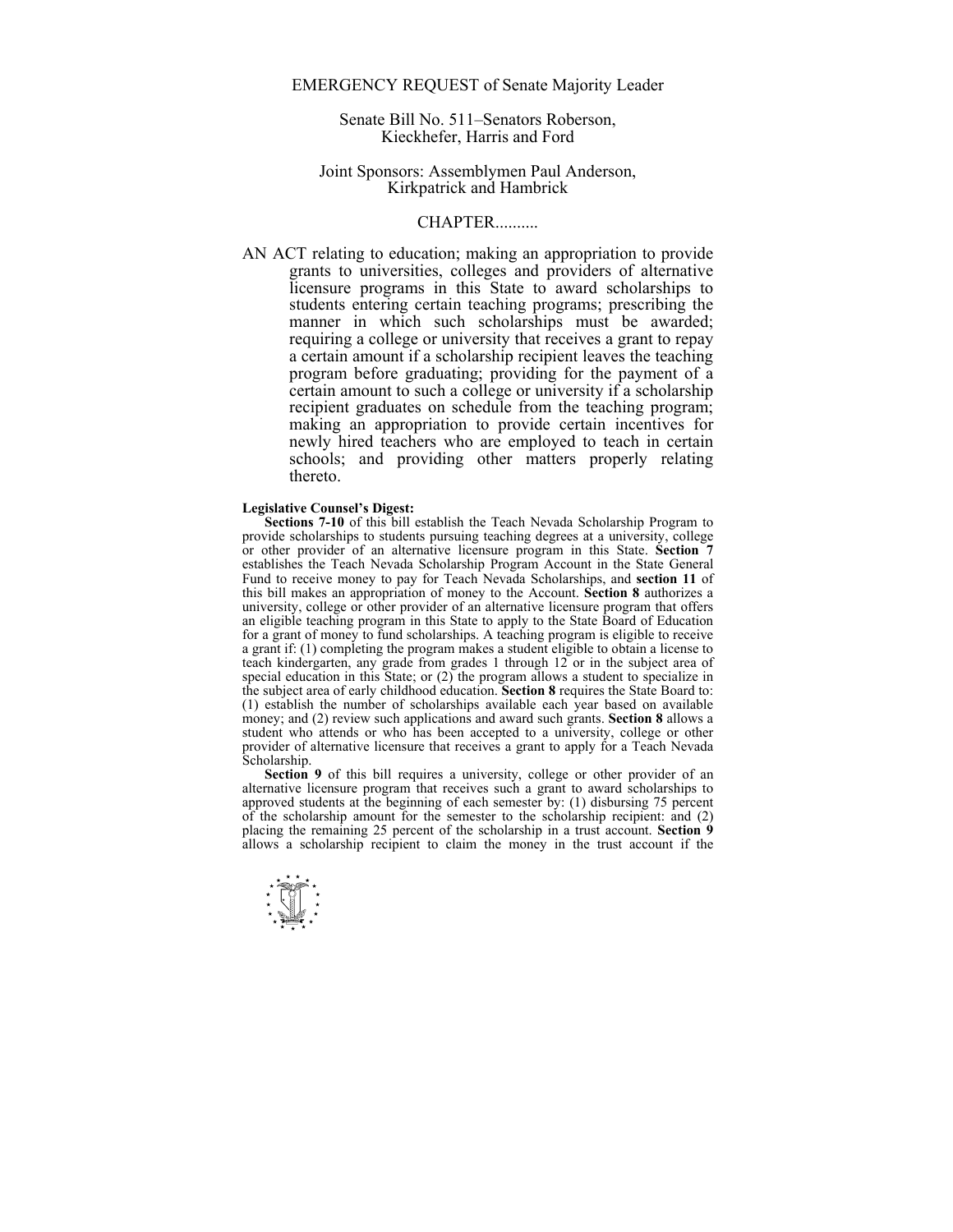scholarship recipient: (1) completes the program for which he or she was awarded a scholarship; (2) is employed at a public school in this State as a teacher of pupils in kindergarten or grades 1 through 12 for the 5 school years immediately following graduation; and (3) meets any other requirements prescribed by the State Board. **Section 10** of this bill: (1) requires a university, college or other provider of an alternative licensure program that awards a scholarship to repay a certain amount to the State Board if the scholarship recipient leaves the teaching program offered by the university, college or other provider of an alternative licensure program; and (2) requires the State Board, to the extent that money is available, to pay a certain amount to the university, college or other provider of an alternative licensure program that awards a scholarship if the scholarship recipient completes the teaching program offered by the university, college or other provider of an alternative licensure program on schedule. A university, college or other provider of an alternative licensure program that receives such a payment must use the money to pay costs associated with its teaching program.

 Existing law requires the board of trustees of a school district to establish a program of performance pay and enhanced compensation for the recruitment and retention of licensed teachers and administrators. (NRS 391.168) **Section 11** of this bill appropriates money to the Account for Programs for Innovation and the Prevention of Remediation in the State General Fund. **Section 12** of this bill requires the State Board to award a grant of such money to each board of trustees of a school district that applies for such a grant. **Section 12** requires a board of trustees of a school district that receives such a grant to use such money to provide incentives to recruit teachers to certain schools that have a high need for teachers through its program of performance pay and enhanced compensation. Specifically, a board of trustees that receives a grant must use the money to: (1) increase the base salary of newly hired teachers at such schools for their first 2 years of employment; and (2) provide professional development to such teachers during their first 2 years of employment.

EXPLANATION – Matter in *bolded italics* is new; matter between brackets **[**omitted material**]** is material to be omitted.

#### THE PEOPLE OF THE STATE OF NEVADA, REPRESENTED IN SENATE AND ASSEMBLY, DO ENACT AS FOLLOWS:

**Section 1.** Chapter 391 of NRS is hereby amended by adding thereto the provisions set forth as sections 2 to 10, inclusive, of this act.

 **Sec. 2.** *As used in sections 2 to 10, inclusive, of this act, unless the context otherwise requires, the words and terms defined in sections 3 to 6, inclusive, of this act have the meanings ascribed to them in those sections.* 

 **Sec. 3.** *"Account" means the Teach Nevada Scholarship Program Account created pursuant to section 7 of this act.* 

 **Sec. 4.** *"Other provider of an alternative licensure program" means an entity, other than a university or college, which has been approved by the Commission in accordance with regulations adopted pursuant to NRS 391.019 to provide education and* 

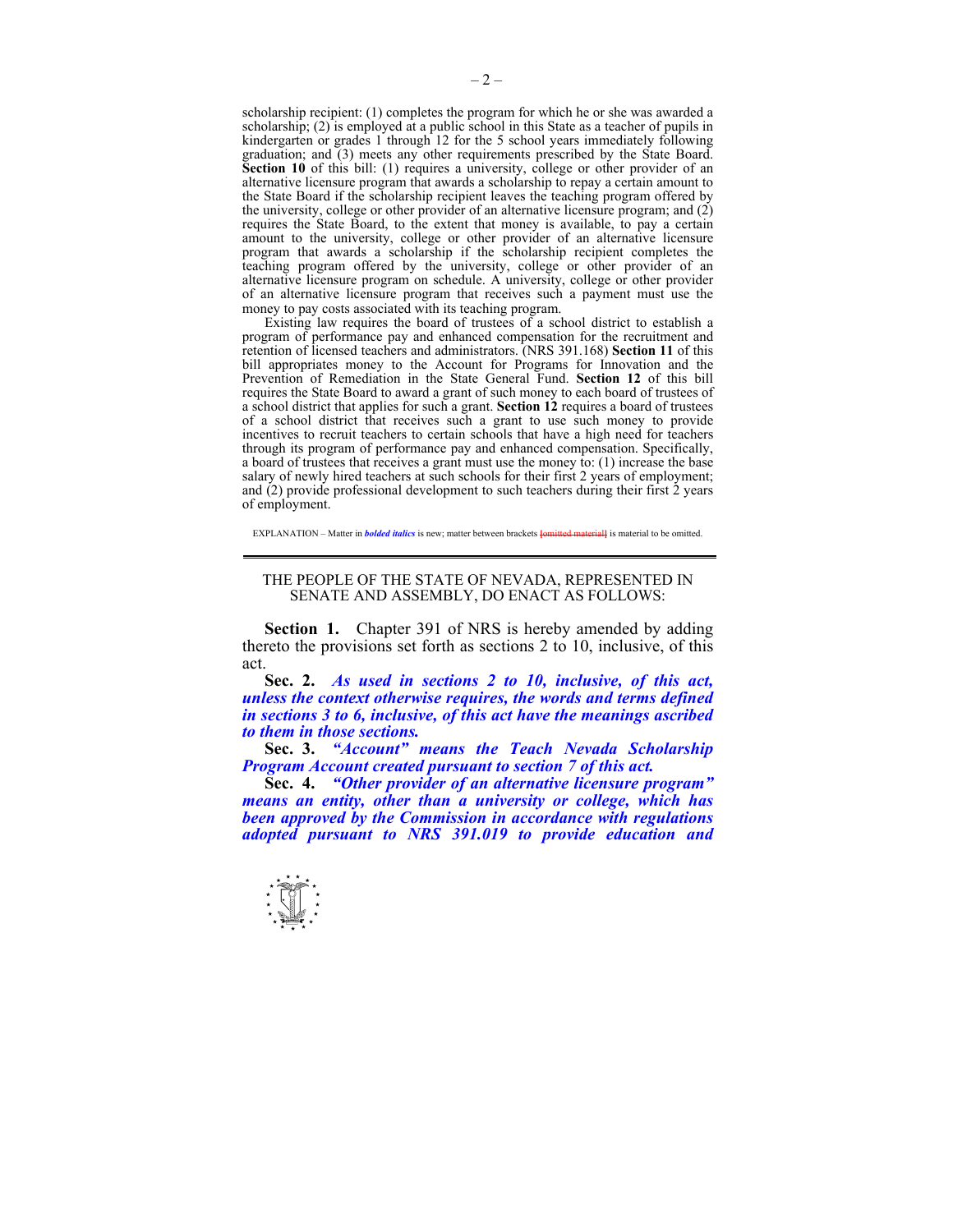*training to a student which will lead to an alternative route to licensure for the student.* 

 **Sec. 5.** *"Scholarship recipient" means the recipient of a Teach Nevada Scholarship awarded pursuant to section 9 of this act.* 

 **Sec. 6.** *"Teach Nevada Scholarship" means a scholarship awarded by a university, college or other provider of an alternative licensure program to a student pursuant to section 9 of this act.* 

 **Sec. 7.** *1. The Teach Nevada Scholarship Program Account is hereby created in the State General Fund. The Account must be administered by the State Board.* 

 *2. The interest and income earned on:* 

 *(a) The money in the Account, after deducting any applicable charges; and* 

 *(b) Unexpended appropriations made to the Account from the State General Fund,* 

<sup>¬</sup> *must be credited to the Account.* 

 *3. Any money remaining in the Account at the end of a fiscal year including, without limitation, any unexpended appropriations made to the Account from the State General Fund does not revert to the State General Fund, and the balance in the Account must be carried forward to the next fiscal year.* 

 *4. The State Board may accept gifts and grants of money from any source for deposit in the Account.* 

 *5. The money in the Account may only be used to award grants to universities, colleges and other providers of an alternative licensure program that are approved to award Teach Nevada Scholarships pursuant to section 9 of this act.* 

 **Sec. 8.** *1. A public or private university, college or other provider of an alternative licensure program in this State is eligible to apply to the State Board for a grant from the Account to award scholarships to students who attend the university, college or other provider of an alternative licensure program to complete a program offered by the university, college or other provider of an alternative licensure program that has been approved by the State Board and which:* 

 *(a) Upon completion makes a student eligible to obtain a license to teach kindergarten, any grade from grades 1 through 12 or in the subject area of special education in this State; or* 

 *(b) Allows a student to specialize in the subject area of early childhood education.* 

 *2. The State Board shall:* 

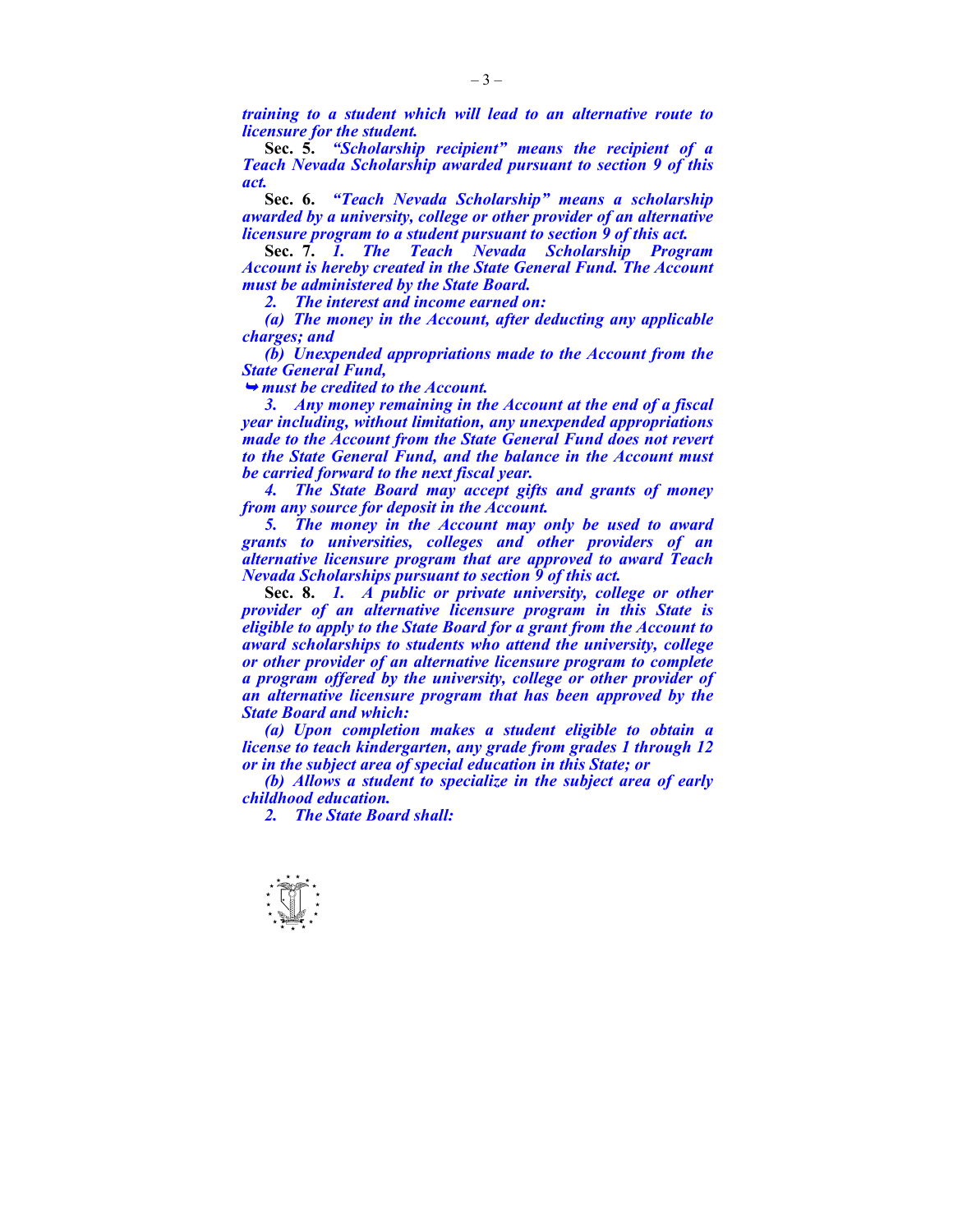*(a) Establish the number of Teach Nevada Scholarships that will be available each year based upon the amount of money available in the Account.* 

 *(b) Review all applications submitted pursuant to subsection 1 and award a grant of money from the Account to an approved university, college or other provider of an alternative licensure program to the extent that money is available in an amount determined by the State Board.* 

 *3. The State Board may prioritize the award of grants from the Account to a university, college or other provider of an alternative licensure program that demonstrates the university, college or other provider of an alternative licensure program will provide scholarships to a greater number of recipients who:* 

 *(a) Are veterans or the spouses of veterans;* 

 *(b) Intend to teach in public schools in this State which have the highest shortage of teachers;* 

 *(c) Have been economically disadvantaged or belong to a racial or ethnic minority group; or* 

 *(d) Will be eligible to teach in a subject area for which there is a shortage of teachers. Such a subject area may include, without limitation, science, technology, engineering, mathematics, special education or English as a second language.* 

 *4. A student may apply for a Teach Nevada Scholarship from a university, college or other provider of an alternative licensure program that receives a grant from the Account only if the student attends or has been accepted to attend the university, college or other provider of an alternative licensure program to complete a program described in subsection 1. An application submitted by the student must identify the program to be completed and the date by which the student must complete the program to finish on schedule.* 

 *5. The State Board may adopt any regulations necessary to carry out the provisions of sections 2 to 10, inclusive, of this act.* 

 **Sec. 9.** *1. Each university, college or other provider of an alternative licensure program that is awarded a grant of money from the Account pursuant to section 8 of this act shall use the money to award Teach Nevada Scholarships to students who will attend the university, college or other provider of an alternative licensure program with the intent to complete a program described in subsection 1 of section 8 of this act. Such students may include, without limitation:* 

 *(a) Recent high school graduates who enroll in a program described in subsection 1 of section 8 of this act;* 

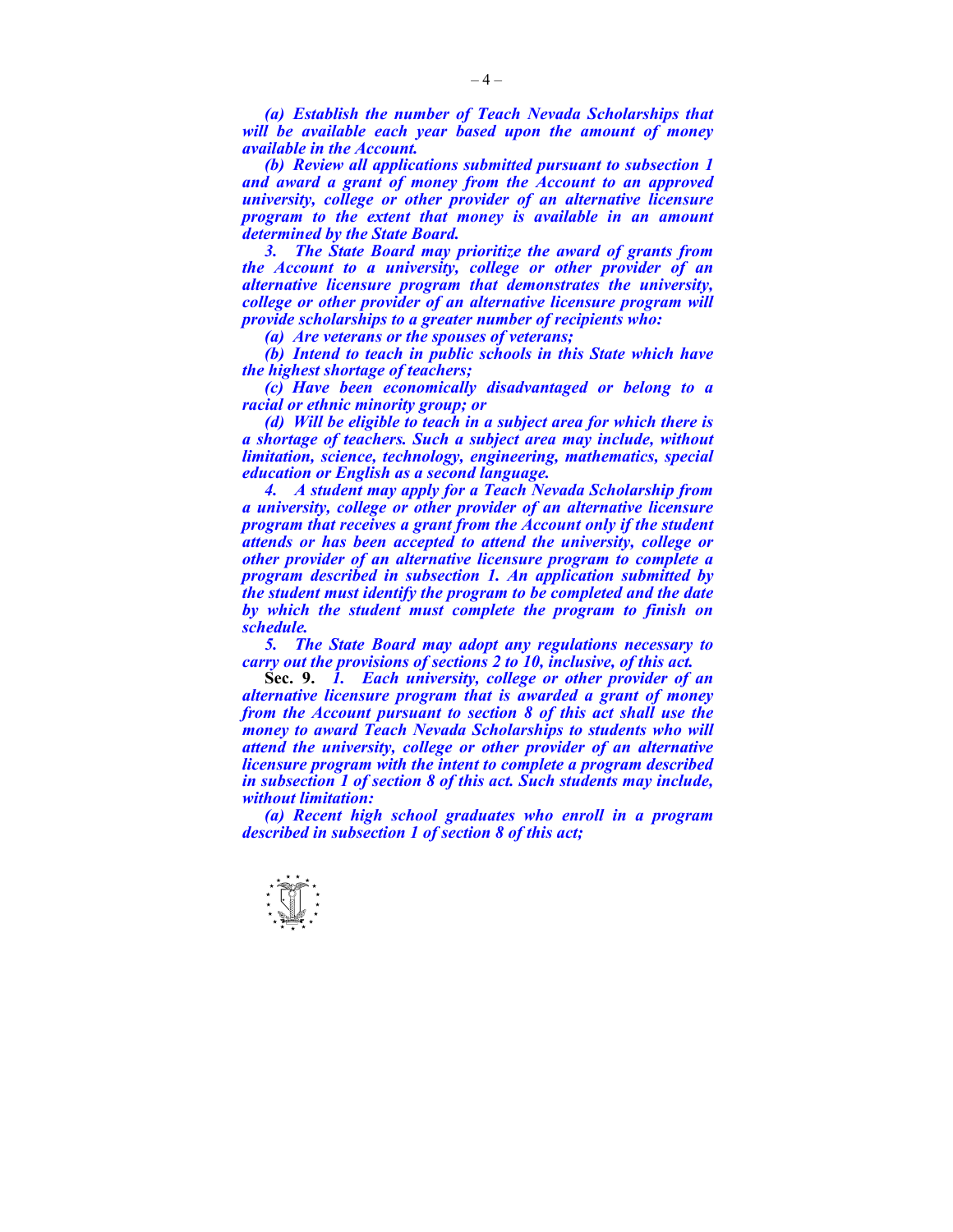*(b) Students who are enrolled at a university or college who change their academic program or major to a program described in subsection 1 of section 8 of this act;* 

 *(c) Students who have completed some credits at a university or college and who enroll in a program described in subsection 1 of section 8 of this act;* 

 *(d) Students who possess a bachelor's degree in a field other than education who pursue an alternative route to licensure as a teacher;* 

 *(e) Veterans and the spouses of veterans; and* 

 *(f) Students who have had some experience working in a classroom, including, without limitation, as a paraprofessional or substitute teacher.* 

 *2. A university, college or other provider of an alternative licensure program may award a Teach Nevada Scholarship to a scholarship recipient in an amount not to exceed \$3,000 per semester or \$24,000 in the aggregate.* 

 *3. A university, college or other provider of an alternative licensure program that awards a Teach Nevada Scholarship shall, at the beginning of each semester:* 

 *(a) Disburse to the scholarship recipient 75 percent of the scholarship money awarded to the scholarship recipient for the semester; and* 

 *(b) Deposit 25 percent of such money into a trust account established for the scholarship recipient.* 

 *4. A scholarship recipient may only receive the money deposited in the trust account established pursuant to paragraph (b) of subsection 3 if the scholarship recipient:* 

 *(a) Completes the program for which he or she was awarded the scholarship;* 

 *(b) Maintains employment as a teacher at a public school in this State for 5 consecutive school years immediately following completion of the program; and* 

 *(c) Meets any other requirements established by the State Board.* 

 *5. To receive the money placed into the trust account pursuant to paragraph (b) of subsection 3, a scholarship recipient who meets the requirements set forth in subsection 4 must request the university, college or other provider of an alternative licensure program that established the trust account to withdraw the money within 120 days after the 5-year anniversary of the date on which the scholarship recipient completed the program for which he or she was awarded the scholarship. Any money in a trust account* 

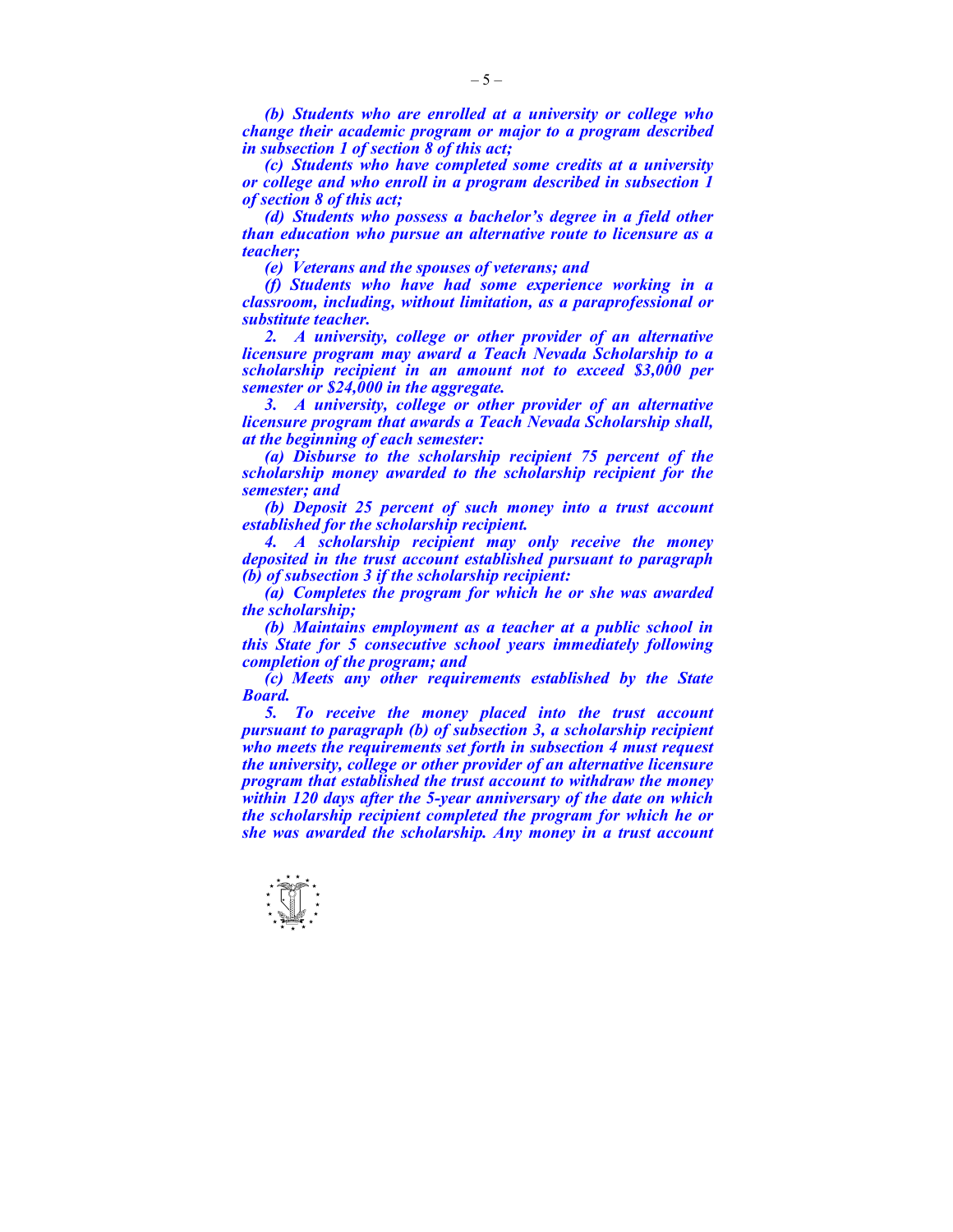*that is not claimed within that time reverts to the university, college or other provider of an alternative licensure program that established the trust account and must be used only to pay any costs associated with a program described in subsection 1 of section 8 of this act.* 

 *6. If a scholarship recipient fails to meet the requirements of subsection 4, the university, college or other provider of an alternative licensure program that established the trust account for the scholarship recipient must transfer any money in the trust account to the State Board for credit to the Account.* 

 **Sec. 10.** *1. If a scholarship recipient does not complete the program for which the scholarship was awarded for any reason, including, without limitation, withdrawing from the university, college or other provider of an alternative licensure program or pursuing another course of study, the university, college or other provider of an alternative licensure program that awarded the scholarship must pay to the State Board for credit to the Account:* 

 *(a) Any amount of money placed in a trust account on behalf of the scholarship recipient pursuant to section 9 of this act;* 

 *(b) Any amount of money that the university, college or other provider of an alternative licensure program has received but has not yet disbursed to the scholarship recipient pursuant to section 9 of this act; and* 

 *(c) An amount of money equal to the total amount of money disbursed to the scholarship recipient pursuant to section 9 of this act or \$1,000, whichever is less.* 

 *2. If a scholarship recipient completes the program for which the scholarship was awarded on schedule, as described in the application for the scholarship submitted pursuant to section 8 of this act, to the extent that money is available for this purpose, the State Board shall pay \$1,000 to the university, college or other provider of an alternative licensure program that awarded the scholarship. Any money received by a university, college or other provider of an alternative licensure program pursuant to this section must be used to pay costs associated with providing a program described in subsection 1 of section 8 of this act.* 

**Sec. 11.** 1. There is hereby appropriated from the State General Fund to the Teach Nevada Scholarship Program Account created by section 7 of this act the following sums:

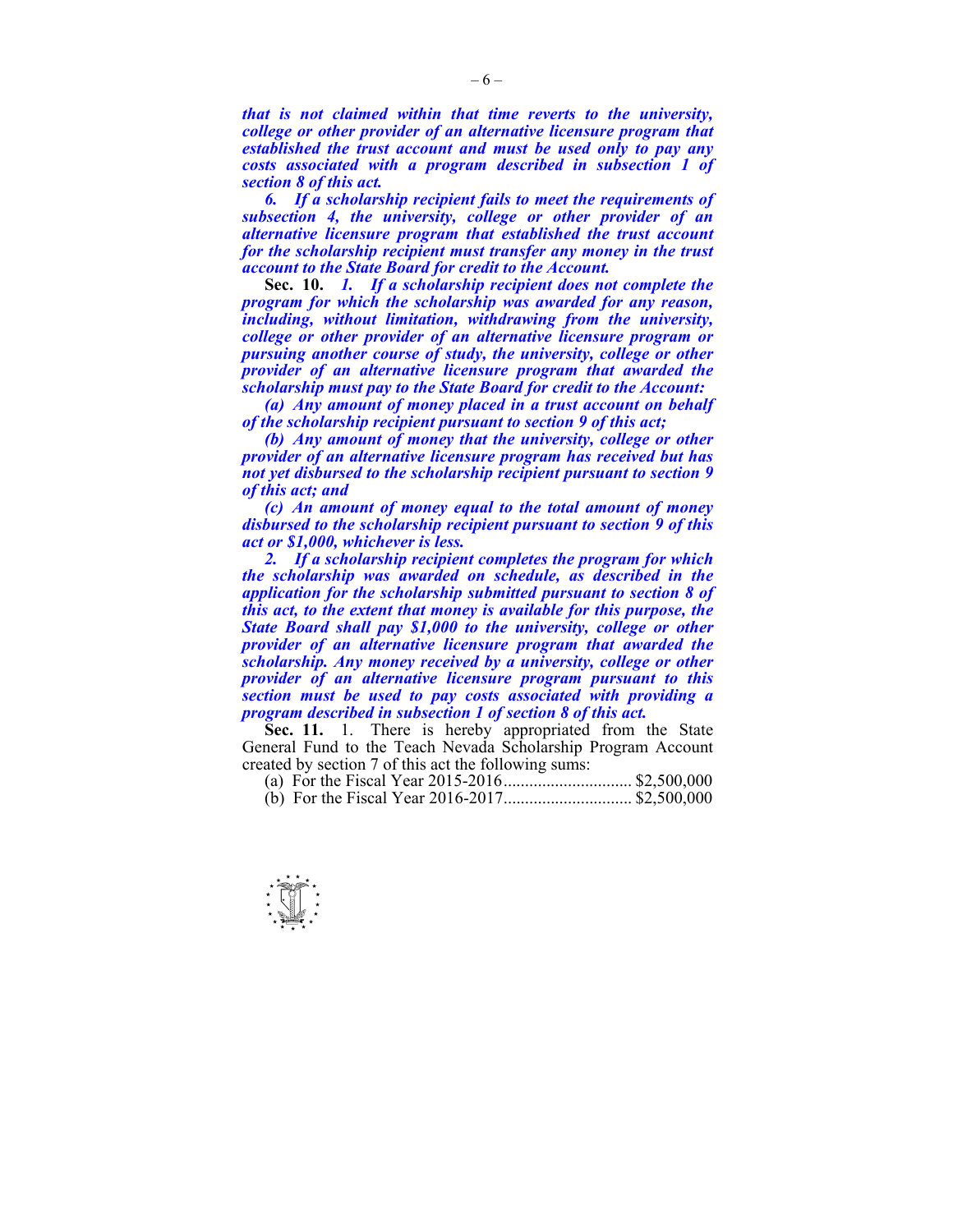2. There is hereby appropriated from the State General Fund to the Account for Programs for Innovation and the Prevention of Remediation created by NRS 387.031 the following sums:

(a) For the Fiscal Year 2015-2016 .............................. \$5,000,000

 (b) For the Fiscal Year 2016-2017 .............................. \$5,000,000  **Sec. 12.** 1. On or before August 31, 2015, the board of trustees of a school district may apply to the State Board of Education for a grant of money from the money appropriated to the Account for Programs for Innovation and the Prevention of Remediation pursuant to section 11 of this act to provide financial incentives to newly hired teachers as described in subsection 2. Each application submitted pursuant to this section must include the number of teachers to whom the board of trustees intends to provide such incentives. On or before October 31, 2015, the State Board shall distribute the money to each board of trustees of a school district that submits an application in proportion to the number of teachers to whom the board of trustees plans to provide incentives.

 2. Each board of trustees of a school district that receives a grant of money pursuant to subsection 1 must use the money to pay for incentives to newly hired teachers through the program of performance pay and enhanced compensation for the recruitment and retention of licensed teachers and administrators established by the board of trustees pursuant to NRS 391.168. A board of trustees of a school district may only use such money to provide incentives to licensed teachers who:

 (a) Were not employed by the board of trustees during the 2014-2015 school year; and

(b) Are employed full-time to teach in a school that:

(1) Is a Title I school as defined in NRS 385.3467; or

 $(2)$  Received one of the two lowest possible ratings indicating underperformance of a public school, as determined by the Department of Education pursuant to the statewide system of accountability for public schools, for the 2015-2016 school year.

 3. An incentive provided pursuant to subsection 2 may be used to increase the base salary of a teacher for the 2015-2016 and 2016-2017 school years in an amount not to exceed \$5,000 per school year. A teacher who receives such an incentive is not entitled to continue to receive such an incentive after the 2016-2017 school year, and the board of trustees of a school district is not required to pay such an incentive after that school year.

 4. The board of trustees of a school district that provides an incentive pursuant to subsection 2 shall provide professional